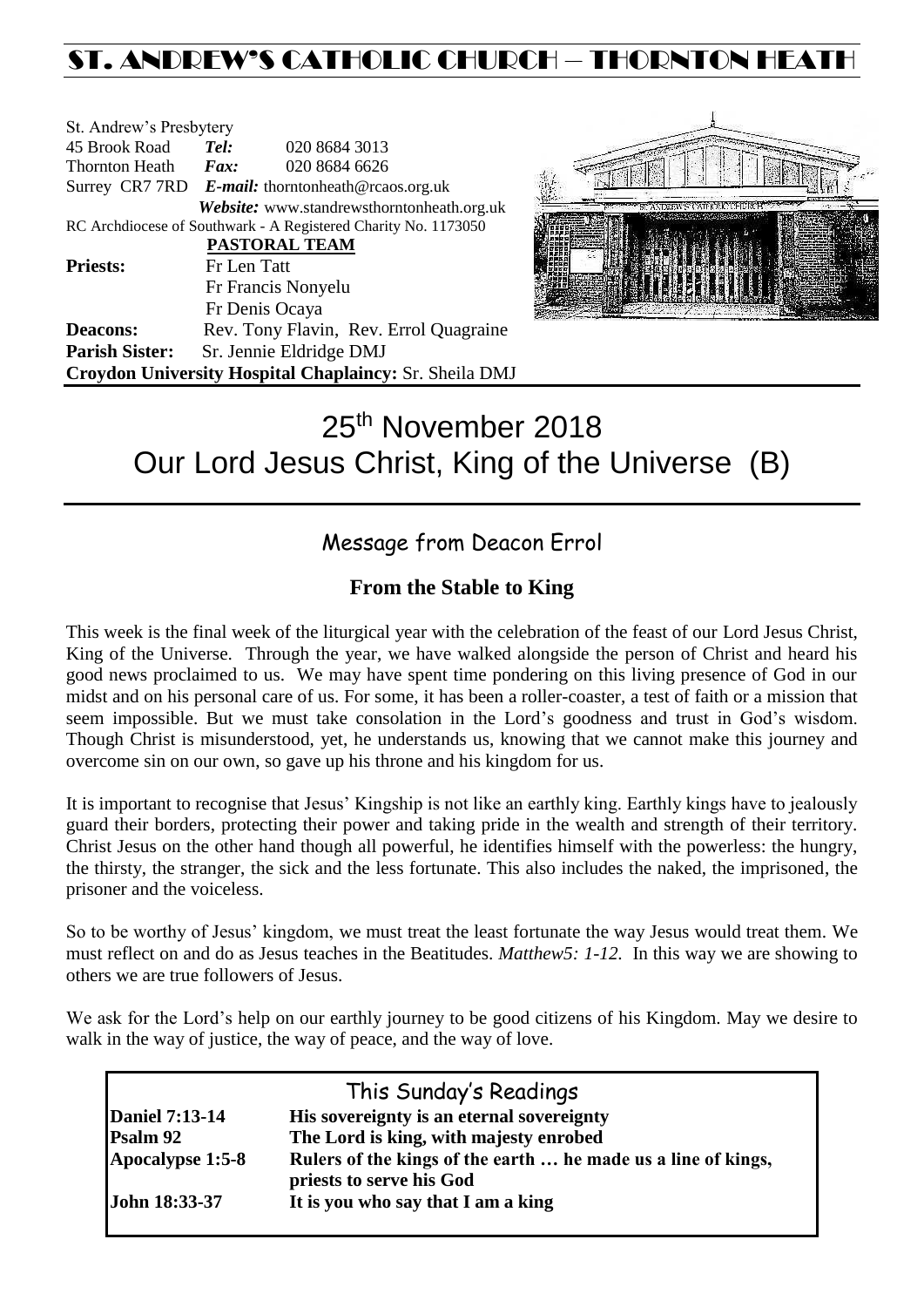| <b>Sunday 25<sup>th</sup> November</b> |                    | <b>UNITY IVI INC WEEK</b><br>6.00pm (Saturday) First Mass of Sunday | Patrick Tiernan RIP                      |
|----------------------------------------|--------------------|---------------------------------------------------------------------|------------------------------------------|
| Our Lord Jesus Christ,                 |                    |                                                                     |                                          |
|                                        | 9.30am             |                                                                     |                                          |
| King of the Universe                   | 11.30am            | <b>Mass</b>                                                         | Mr & Mrs McCabe (Anniv)<br>November List |
|                                        |                    | Mass (Mass parts in Latin)                                          |                                          |
| (B)                                    | 5.00pm             | <b>Rosary</b>                                                       |                                          |
|                                        | $5.15 - 5.45$ pm   | <b>Exposition and Benediction</b>                                   |                                          |
|                                        | 6.00 <sub>pm</sub> | <b>Mass</b>                                                         | Parishioners                             |
|                                        | $7.00 - 9.00$ pm   | <b>Charismatic Prayer Group</b>                                     |                                          |
| Monday 26 <sup>th</sup> November       | 7.30am             | <b>Mass</b>                                                         | November List                            |
| Feria                                  | 10.00am            | Mass                                                                | Veronica Braganza RIP (Anniv)            |
| Rev 14: 1-5                            | $5.45 - 7.15$ pm   | <b>Beavers (hall)</b>                                               |                                          |
| Lk 21:1-4                              | $7.00 - 8.00$ pm   | <b>Parish Surgery</b>                                               |                                          |
|                                        | $7.00 - 8.00$ pm   | <b>Exposition and Adoration</b>                                     |                                          |
|                                        | $7.30 - 9.00$ pm   | Scouts (hall)                                                       |                                          |
| Tuesday 27 <sup>th</sup> November      | 7.30am             | <b>Mass</b>                                                         | <b>Gill Patient RIP</b>                  |
| Feria                                  | 10.00am            | <b>Mass</b>                                                         | November List                            |
| Rev 14:14-19                           | <b>6.30pm</b>      | R.C.I.C.                                                            |                                          |
| Lk 21:5-11                             | 7.45pm             | R.C.I.A.                                                            |                                          |
| <b>Wednesday 28th November</b>         | 7.30am             | Mass                                                                | November List                            |
| Feria                                  | 10.00am            | Mass                                                                | <b>Tracey Taylor</b>                     |
| Rev 15:1-4                             | 2.00 <sub>pm</sub> | <b>Active Retirement Group</b>                                      |                                          |
| Lk 21:12-19                            | 6.00pm             | <b>Lectio Divina Group (hall)</b>                                   |                                          |
|                                        | 7.30pm             | <b>Legion of Mary (hall)</b>                                        |                                          |
| Thursday 29 <sup>th</sup> November     | 7.30am             | <b>Mass</b>                                                         | Our Lady of Africa                       |
| Feria                                  | 10.00am            | Mass                                                                | November List                            |
| Rev 18:1-2. 21-23. 19:1-               | $7.00 - 8.30$ pm   | <b>Cubs (St James the Great)</b>                                    |                                          |
| 3.9.                                   | 7.30pm             | <b>Spirituality Talk (hall)</b>                                     |                                          |
| Lk 21:20-28                            |                    |                                                                     |                                          |
| Friday 30 <sup>th</sup> November       | 7.30am             | <b>Mass</b>                                                         | November List                            |
| St Andrew                              | 10.00am            | Mass                                                                | Jessica Mary Badu RIP (Anniv)            |
| Rev 20:1-4. 11-21:2                    |                    |                                                                     |                                          |
| Lk 21:29-33                            |                    |                                                                     |                                          |
| Saturday 1 <sup>st</sup> December      | 9.30am             | Mass                                                                | Elyana De Souza (Birthday)               |
| Feria                                  | $10.00 - 10.30$ am | <b>Confessions</b>                                                  |                                          |
| Rev 22:1-7                             | $5.00 - 5.30$ pm   | <b>Confessions</b>                                                  |                                          |
| Lk 21:34-36                            | 6.00 <sub>pm</sub> | <b>First Mass of Sunday</b>                                         | Alphonsius & Mabel Scurry                |
|                                        |                    |                                                                     |                                          |
| Sunday 2 <sup>nd</sup> December        | 9.30am             | Mass                                                                | Joseph Kwame Baffoe RIP                  |
| $1st$ Sunday of Advent                 | 11.30am            | Mass                                                                | Jessica Mary Badu RIP (Anniv)            |
| (C)                                    |                    | <b>Rosary</b>                                                       |                                          |
|                                        | 5.00pm             |                                                                     |                                          |
|                                        | $5.15 - 5.45$ pm   | <b>Exposition and Benediction</b>                                   |                                          |
|                                        | 6.00 <sub>pm</sub> | Mass                                                                | Parishioners                             |
|                                        |                    |                                                                     |                                          |

## Diary for the Week

### Money Matters

Collection Last Sunday  $£1,345.67$  (£1.34 per person) Payment by Standing Order  $\frac{2}{x}$  761.00 Total offertory  $£2,106.67$ Second collection for Catholic Youth Work *Thank you for your generosity*

Altar Servers and the church Cleaners and the Church Cleaners



This week Team 1 This week Sancho's Dusters Next week Team 2 Next week St Jude's Group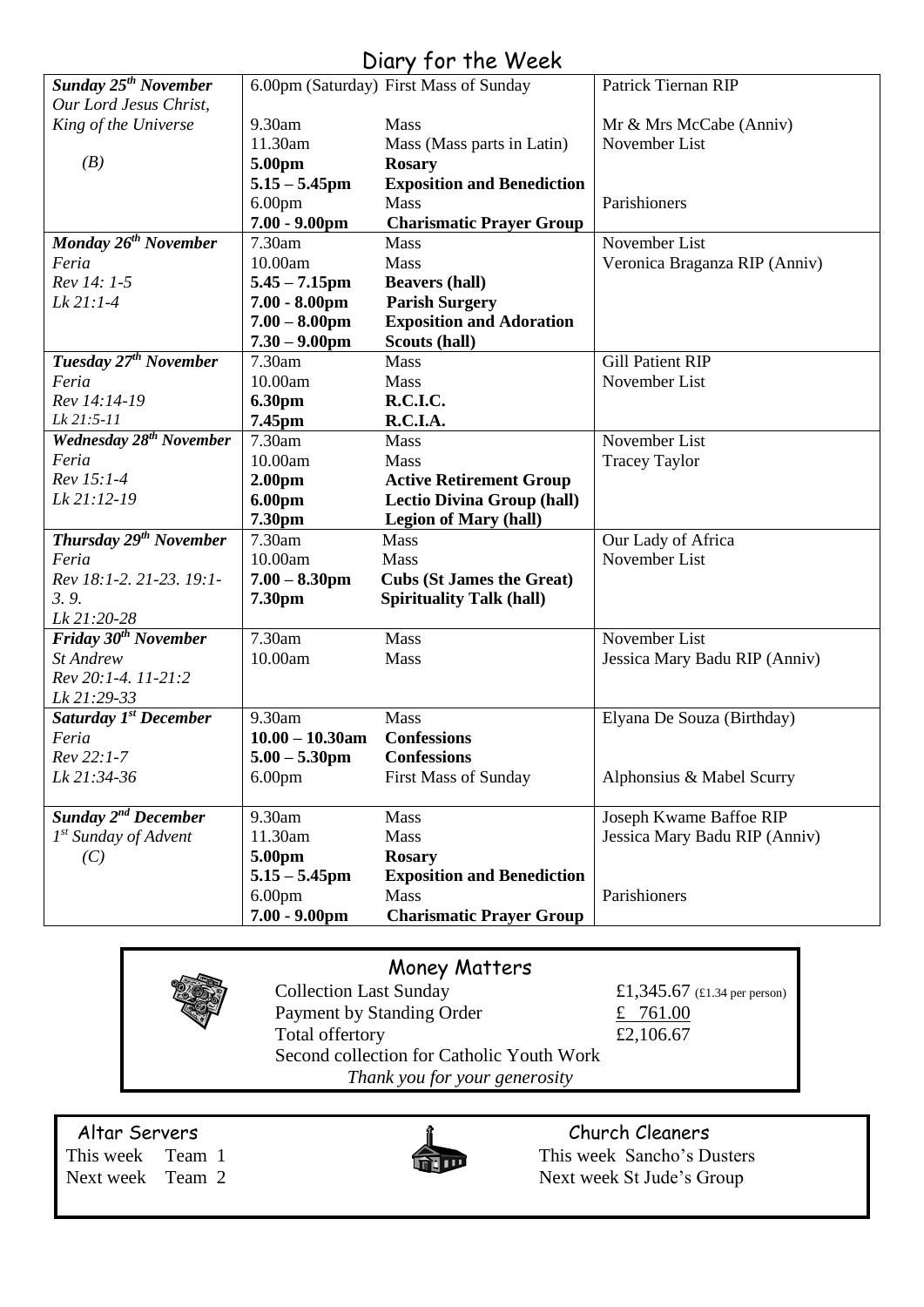## St. Andrew's Parish Notices

#### **FR DENIS OCAYA**

Fr Denis is leaving us on Friday 30<sup>th</sup> November to return to Uganda. We would like to thank him for his time with us over the summer and to wish him a safe journey back home. Please keep him in your prayers. There will be a small celebration after the 9.30am Mass in the hall to say goodbye to him. Please join him for a farewell cup of tea or coffee!

#### **SECOND COLLECTION THIS WEEK**

The collection this week will be for Catholic Youth Work. This collection is to support Youth Work in the Diocese and beyond, especially the Southwark Catholic Youth Service (SCYS).

#### **GHANAIAN COMMUNITY MEETING**

The group will be meeting today Sunday  $25<sup>th</sup>$  November in the hall after the 11.30am Mass.

#### **NOVEMBER PRAYERS FOR THE DECEASED**

During the month of November we particularly pray for those who have died. A list of the deceased whose funerals took place here at St Andrew's will be displayed in the front of the Altar. Anyone who has a relative or friend who has died elsewhere in the last year should give in their names and date of death to the office or to one of the Priests and the name will be added to this list. Holy Souls envelopes are available in the porch for you to place your lists of deceased. These envelopes will be brought up during each Mass in the month of November.

#### **FIRST HOLY COMMUNION**

For those that missed the first meeting you can obtain a form from the Presbytery during the Parish Surgery on Monday  $26<sup>th</sup>$  November. Please note that the closing date for applications is  $2<sup>nd</sup>$  December.

#### **STEWARDSHIP TALK: THURSDAY AT 7.30PM IN THE HALL**

Please join us for our last Stewardship Talk on 29<sup>th</sup> November when Deacon Tony and Geraldine Daly are giving a talk on Adoration which will explain their experiences at the recent Adoramus conference.

#### **TOY SUNDAY ON 9TH DECEMBER**

Every year we collect toys to use as Christmas presents for disadvantaged children. Once again this year we are giving to St Anne's Community Centre in Vauxhall. Please can we ask you to bring in any toys to Masses on the weekend of  $8<sup>th</sup>/9<sup>th</sup>$  December. The ages for the children are from 3 to 11 years. St Anne's would also be grateful for any wrapping paper but they do ask that you do not wrap the presents. Brian Murphy from St Anne's Community Centre will be here at the 9.30am Mass to talk about the work they do. We always have a great response and thank you in advance for your continued support.

#### **FRIDAYS IN ADVENT**

Please note that the early Mass on each of the Fridays in Advent is at **6.30am** and not at 7.30am. Tea/coffee and croissants provided after Mass in the hall.

#### **PRAYER AFTER MASS**

During Advent we are asking if people could be particularly aware of quiet in the Church after Mass, keeping our chatting to outside (or in the hall) to allow anyone who would like to spend a few minutes in quiet prayer and thanksgiving after Mass on Sundays.

#### **400 CLUB WINNERS FOR NOVEMBER**

Richard & Evelyn Palmer No: 012 - £20 Linda Lands No: 157 - £10 Marie de Souza No: 101 - £10

#### **EUCHARISTIC MINISTERS: CONTACT DETAILS**

Can all Eucharistic ministers please send their contact details (full name, email address and telephone number) to the following email address [mc.saintandrewschurch@gmail.com.](mailto:mc.saintandrewschurch@gmail.com) We need to update our records and it shall assist us in sending out any necessary information as we prepare for the masses – thank you.

A reminder also: Please can all Eucharistic Ministers let us know their availability for the Christmas period. Please can you send a note into the office with your availability – thank you.